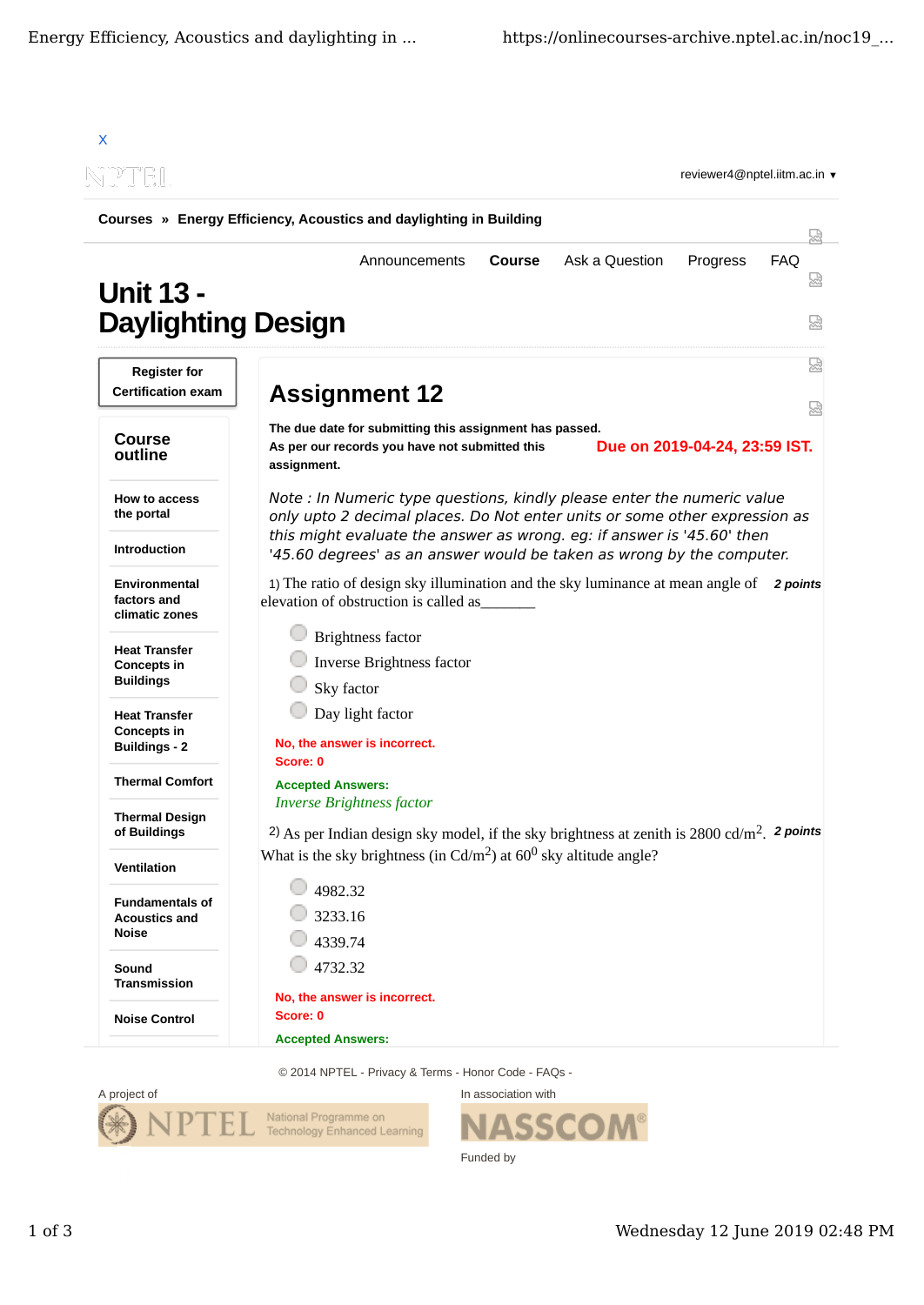## Energy Efficiency, Acoustics and daylighting in ...



5) When the room dimensions are 8m (length) $\times$ 4m (width) $\times$ 3m (height). Spacing along both length and width are same. The fitting used with incandescent lamp has a coefficient of utilization (CU) as 0.7 for the given wall, ceiling and floor reflectance and; for the given room index. The lumen out of the lamp is 12 lm/W and 40 W lamps are used. The maintenance factor is 0.7. How many lamps are required to maintain general illumination of 180 Lux,

| No, the answer is incorrect.<br>Score: 0 |  |
|------------------------------------------|--|
| <b>Accepted Answers:</b>                 |  |
| $(Tvpe: Range)$ 24,25                    |  |

## 4 points

6) An external obstruction through a window forms a part of a spherical surface with its center at the point of interest on working plane. The obstruction covers  $0^0$  to  $90^0$  angle in azimuth and  $30^0$  to  $60^0$  in altitude, what is the sky factor?

|          | No, the answer is incorrect. |
|----------|------------------------------|
| Score: 0 |                              |
|          | <b>Accepted Answers:</b>     |
|          | (Type: Range) 0.38,0.41      |

## 4 points

7) An external obstruction through a window forms a part of a spherical surface with its center at the point of interest on working plane. The obstruction covers  $0^0$  to  $30^0$  angle in azimuth and  $30^0$  to  $60^0$  in altitude If the ratio of surface brightness to design sky illumination is 0.4. What is the ERC?\_